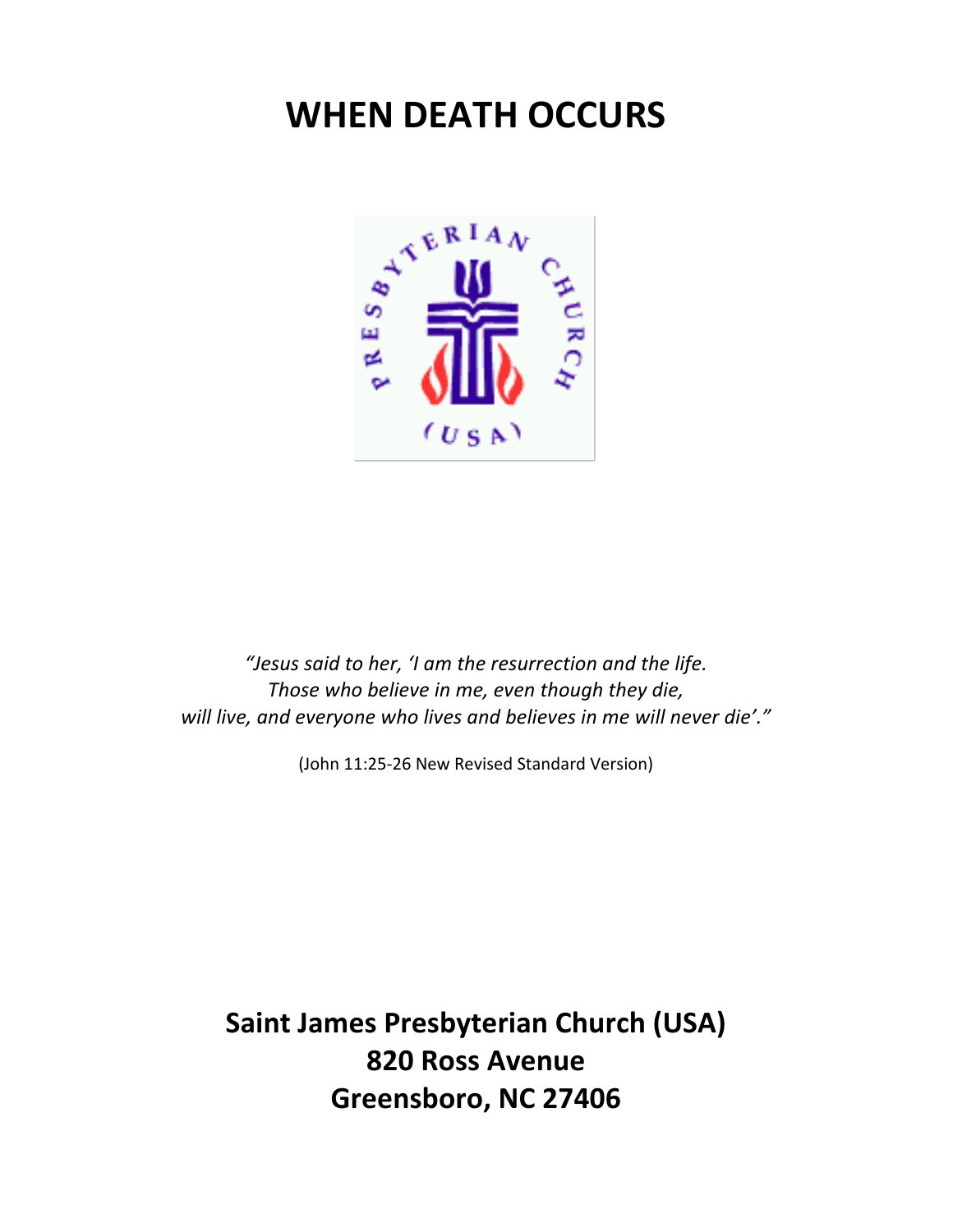*\_\_\_\_\_\_\_\_\_\_\_\_\_\_\_\_\_\_\_\_\_\_\_\_\_\_\_\_\_\_\_\_\_\_\_\_\_\_\_\_\_\_\_\_\_\_\_\_\_\_\_\_\_\_\_\_\_\_\_\_\_\_\_\_\_\_\_\_\_\_\_\_\_\_\_\_\_\_*

**Christians recognize with all persons, the inevitability of death. Christians also believe in the doctrine of the resurrection which through faith affirms the central hope of the gospel in Jesus Christ. The doctrine is given significance through the scriptures;** "For this perishable nature must put on the imperishable and this mortal nature must put on immortality. When the perishable puts on the *imperishable and the mortal puts on the immortality, then shall come to pass the saying* that is written: "Death is swallowed up in victory"...But thanks be to God, *who gives us the victory through our Lord Jesus Christ.* (I Corinthians 15:53, 54, 57)

We find our strength and comfort through our faith in Jesus Christ. Therefore, death and eternal life are both realities in our faith perspective.

This booklet will enable members of **Saint James Presbyterian Church, Greensboro, North Carolina** to become aware of guidelines related to the service of witness to the resurrection.

# The Session of Saint James Presbyterian Church approved this booklet on April *14, 2015.*

The resurrection is a central doctrine of the Christian faith and shapes Christian attitudes and responses to the event of death. Death brings loss, sorrow and grief *to all.* In the face of death Christians do not bear bereavement in isolation but are sustained by the power of the spirit and the community of faith. The church offers *a ministry of love and hope to all who grieve.*

*(Book of Order, Directory for Worship, W-4.1001)* 

### **THE FUNERAL SERVICE**

The time, place, date and type of funeral shall be established by the Pastor, after consultation with the bereaved family.

*\_\_\_\_\_\_\_\_\_\_\_\_\_\_\_\_\_\_\_\_\_\_\_\_\_\_\_\_\_\_\_\_\_\_\_\_\_\_\_\_\_\_\_\_\_\_\_\_\_\_\_\_\_\_\_\_\_\_\_\_\_\_\_\_\_\_\_\_\_\_\_\_\_\_\_\_\_\_ \_\_\_\_\_\_\_\_\_\_\_\_\_\_\_\_\_\_\_\_\_\_\_\_\_\_\_\_\_\_\_\_\_\_\_\_\_\_\_\_\_\_\_\_\_\_\_\_\_\_\_\_\_\_\_\_\_\_\_\_\_\_\_\_\_\_\_\_\_\_\_\_\_\_\_\_\_\_*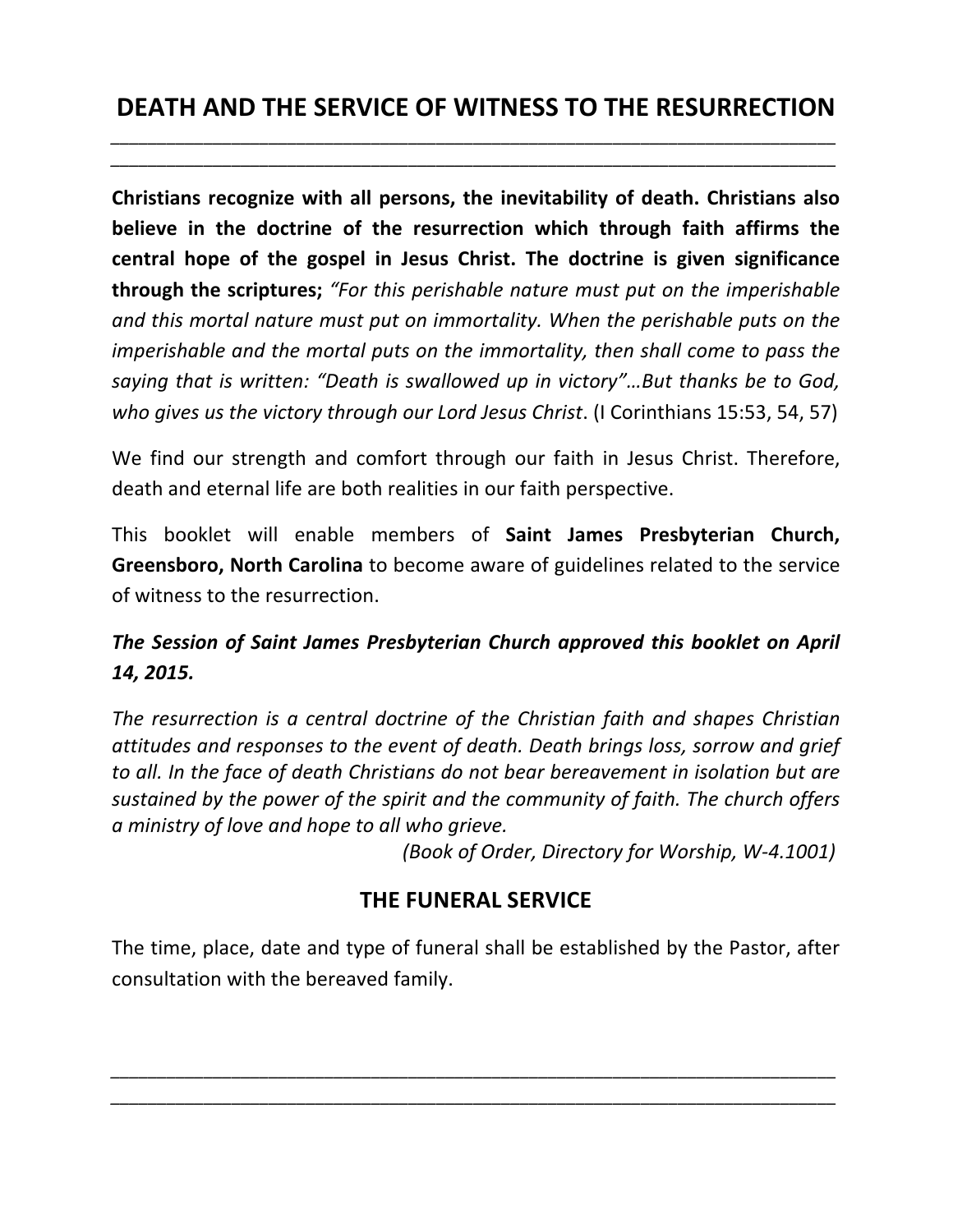The **funeral service** is conducted with the body present, and the **memorial service** is held at some time following the committal of the body. A **graveside service** is an alternative for those who would prefer an intimate service in which family members and close friends of the family will attend.

*\_\_\_\_\_\_\_\_\_\_\_\_\_\_\_\_\_\_\_\_\_\_\_\_\_\_\_\_\_\_\_\_\_\_\_\_\_\_\_\_\_\_\_\_\_\_\_\_\_\_\_\_\_\_\_\_\_\_\_\_\_\_\_\_\_\_\_\_\_\_\_\_\_\_\_\_\_\_ \_\_\_\_\_\_\_\_\_\_\_\_\_\_\_\_\_\_\_\_\_\_\_\_\_\_\_\_\_\_\_\_\_\_\_\_\_\_\_\_\_\_\_\_\_\_\_\_\_\_\_\_\_\_\_\_\_\_\_\_\_\_\_\_\_\_\_\_\_\_\_\_\_\_\_\_\_\_*

The Church Sanctuary is the appropriate place for a funeral service. The church represents the faith community and is the place where we are baptized into Jesus Christ for our spiritual journey. Therefore, it is appropriate that if we have been baptized into Christ and lived by His faith we would also recognize Jesus in our death through the service of worship.

The sanctuary is available without cost. The casket or urn shall be placed in the sanctuary prior to the time of service. The casket shall remain closed during the worship service and committal of the body.

The Church furnishes a beautiful pall which provides a complete covering of the casket. The use of the Pall eliminates the necessity of a floral spray. However, a floral spray may be used in lieu of the Pall. The family may also provide a floral arrangement to be on display during the worship service. There may be other floral arrangements sent to the family during the time of bereavement which accompany the body to the church. Those floral arrangements will be placed in the Narthex during the funeral service.

The service on the occasion of death ordinarily should be held in the usual place of worship in order to join the service to the community's continuing life and witness to the resurrection. The service shall be under the direction of the Pastor. Others may be invited to participate as leaders in the service at the discretion of the Pastor. This service may be observed on any day. A request to observe such a service as a part of the Lord's Day service or celebrate the Lord's Supper as a part of the service on the occasion of death requires the approval of the Session.

*\_\_\_\_\_\_\_\_\_\_\_\_\_\_\_\_\_\_\_\_\_\_\_\_\_\_\_\_\_\_\_\_\_\_\_\_\_\_\_\_\_\_\_\_\_\_\_\_\_\_\_\_\_\_\_\_\_\_\_\_\_\_\_\_\_\_\_\_\_\_\_\_\_\_\_\_\_\_ \_\_\_\_\_\_\_\_\_\_\_\_\_\_\_\_\_\_\_\_\_\_\_\_\_\_\_\_\_\_\_\_\_\_\_\_\_\_\_\_\_\_\_\_\_\_\_\_\_\_\_\_\_\_\_\_\_\_\_\_\_\_\_\_\_\_\_\_\_\_\_\_\_\_\_\_\_\_*

(Book of Order, Directory for Worship, W-4.10003)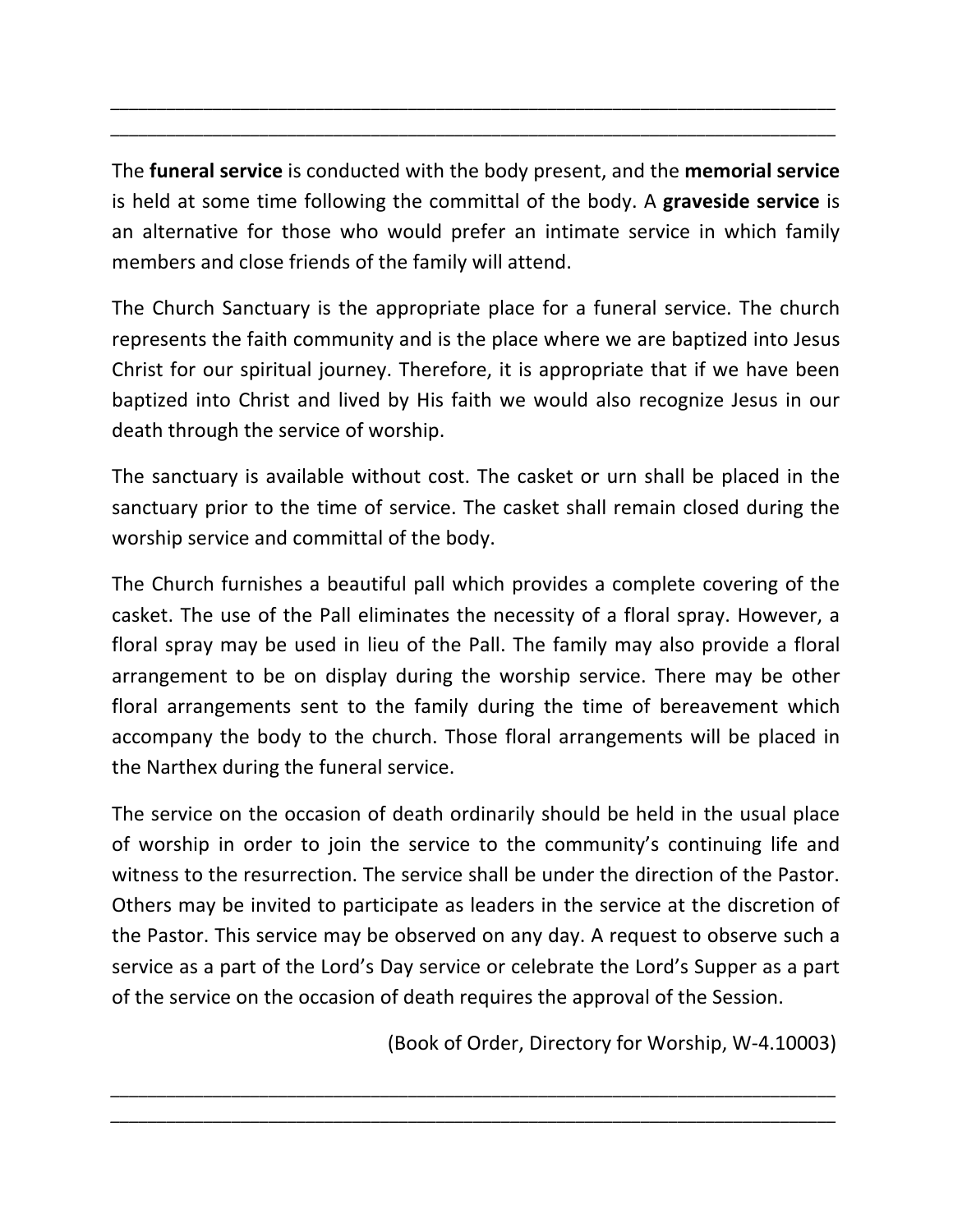The Saint James Presbyterian Church provides a repast meal following the funeral or memorial service. This meal is for members of the deceased family and out of town guests only. The Compassion Committee of Saint James Presbyterian Church prepares, serves, and cleans up following the meal. This service is provided free to all families of deceased members.

\_\_\_\_\_\_\_\_\_\_\_\_\_\_\_\_\_\_\_\_\_\_\_\_\_\_\_\_\_\_\_\_\_\_\_\_\_\_\_\_\_\_\_\_\_\_\_\_\_\_\_\_\_\_\_\_\_\_\_\_\_\_\_\_\_\_\_\_\_\_\_\_\_\_\_\_\_\_ *\_\_\_\_\_\_\_\_\_\_\_\_\_\_\_\_\_\_\_\_\_\_\_\_\_\_\_\_\_\_\_\_\_\_\_\_\_\_\_\_\_\_\_\_\_\_\_\_\_\_\_\_\_\_\_\_\_\_\_\_\_\_\_\_\_\_\_\_\_\_\_\_\_\_\_\_\_\_*

# **MEMORIALS AND FINAL GIFTS TO THE CHURCH**

The traditional practice of sending flowers has declined in recent years in favor of sending memorials. When such memorials are received at Saint James Presbyterian Church, an acknowledgement is sent to both the donor and the family. Members are encouraged to prayerfully consider including the church in their financial legacy. Gifts to Saint James Presbyterian Church will be appropriately acknowledged and gifts from the estate of deceased members will be included in the official record of Session.

# **ELEMENTS OF THE SERVICE**

The service may begin with scriptural sentences. It is appropriate for worshippers to sing hymns, psalms, anthems, spirituals, or spiritual songs which affirm God's power over death, a belief in the resurrection to life everlasting, and the assurance of the communion of the saints. Scripture shall be read; a sermon or other exposition of the Word may be proclaimed; an affirmation of faith may be made by the people. Aspects of the life of the one who has died may be recalled. Prayers shall be offered, giving thanks to God:

*\_\_\_\_\_\_\_\_\_\_\_\_\_\_\_\_\_\_\_\_\_\_\_\_\_\_\_\_\_\_\_\_\_\_\_\_\_\_\_\_\_\_\_\_\_\_\_\_\_\_\_\_\_\_\_\_\_\_\_\_\_\_\_\_\_\_\_\_\_\_\_\_\_\_\_\_\_\_ \_\_\_\_\_\_\_\_\_\_\_\_\_\_\_\_\_\_\_\_\_\_\_\_\_\_\_\_\_\_\_\_\_\_\_\_\_\_\_\_\_\_\_\_\_\_\_\_\_\_\_\_\_\_\_\_\_\_\_\_\_\_\_\_\_\_\_\_\_\_\_\_\_\_\_\_\_\_*

- 1. For life in Jesus Christ and the promise of the gospel,
- 2. For the gift of the life of the one who has died,
- 3. For the community of faith;
- 4. making intercessions
- 5. For family members and loved ones who grieve,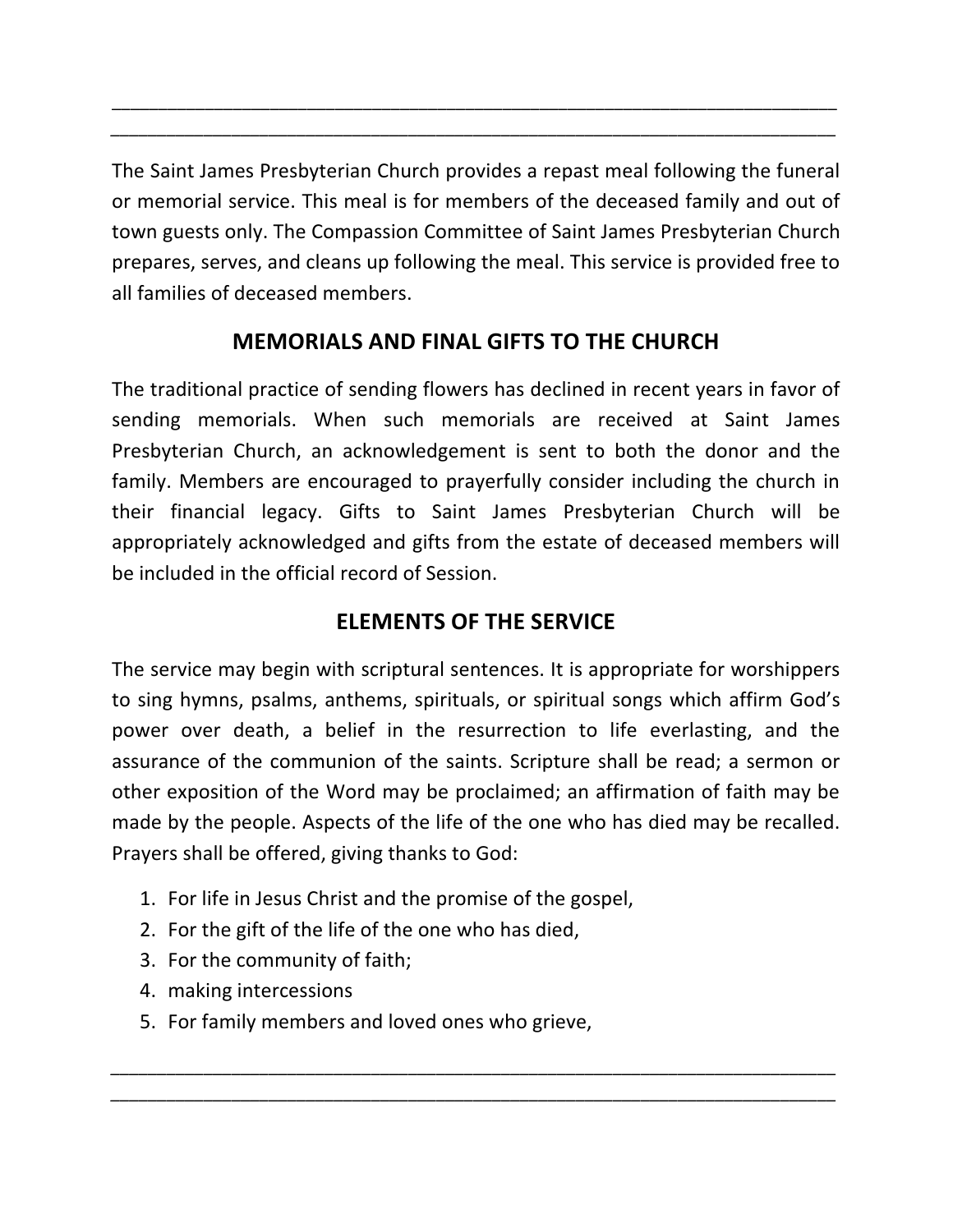- 6. For those who minister to and support the bereaved,
- 7. For all who suffer loss:

lifting supplications

8. For faith and grace for all who are present;

The service ends by commending the one who has died to the care of the eternal God and sending people forth with benediction.

*\_\_\_\_\_\_\_\_\_\_\_\_\_\_\_\_\_\_\_\_\_\_\_\_\_\_\_\_\_\_\_\_\_\_\_\_\_\_\_\_\_\_\_\_\_\_\_\_\_\_\_\_\_\_\_\_\_\_\_\_\_\_\_\_\_\_\_\_\_\_\_\_\_\_\_\_\_\_ \_\_\_\_\_\_\_\_\_\_\_\_\_\_\_\_\_\_\_\_\_\_\_\_\_\_\_\_\_\_\_\_\_\_\_\_\_\_\_\_\_\_\_\_\_\_\_\_\_\_\_\_\_\_\_\_\_\_\_\_\_\_\_\_\_\_\_\_\_\_\_\_\_\_\_\_\_*

 (Book of Order, Directory of Worship, W-4.10004) 

# **MUSIC AND SCRIPTURE FOR FUNERAL/MEMORIAL SERVICES**

It is recommended that music for a funeral or memorial service at Saint James Presbyterian Church, serve as an aid to worship and, therefore be appropriate to that end. We do not wish to limit any family to a few suggestions which we hereby offer but which can be used for congregational singing and participation if desired. The following list of musical selections and scriptural passages may be helpful:

*\_\_\_\_\_\_\_\_\_\_\_\_\_\_\_\_\_\_\_\_\_\_\_\_\_\_\_\_\_\_\_\_\_\_\_\_\_\_\_\_\_\_\_\_\_\_\_\_\_\_\_\_\_\_\_\_\_\_\_\_\_\_\_\_\_\_\_\_\_\_\_\_\_\_\_\_\_\_ \_\_\_\_\_\_\_\_\_\_\_\_\_\_\_\_\_\_\_\_\_\_\_\_\_\_\_\_\_\_\_\_\_\_\_\_\_\_\_\_\_\_\_\_\_\_\_\_\_\_\_\_\_\_\_\_\_\_\_\_\_\_\_\_\_\_\_\_\_\_\_\_\_\_\_\_\_\_*

Amazing Grace **Old Testament:** Great is Thy Faithfulness Job 19:23-27 It is Well  $\sim$  15 and 10:28-31 I'll Fly Away Psalms 23; 39; 46; 121; 130 I'm Going Up Yonder A Mighty Fortress Near to the Heart of God How Great Thou Art New Testament: Here I Am Lord Matthew 18:1-5, 10 Blessed Assurance Mark 10:13-16 Soon and Very Soon **Luke 23:33, 39-43** Nearer My God to Thee John 14:1-6, 25-27 Just As I Am, Without One Plea 1 Corinthians 15 Precious Lord **Romans 8:14-23, 31-39** 

#### *Suggested Hymns Suggested Scriptures*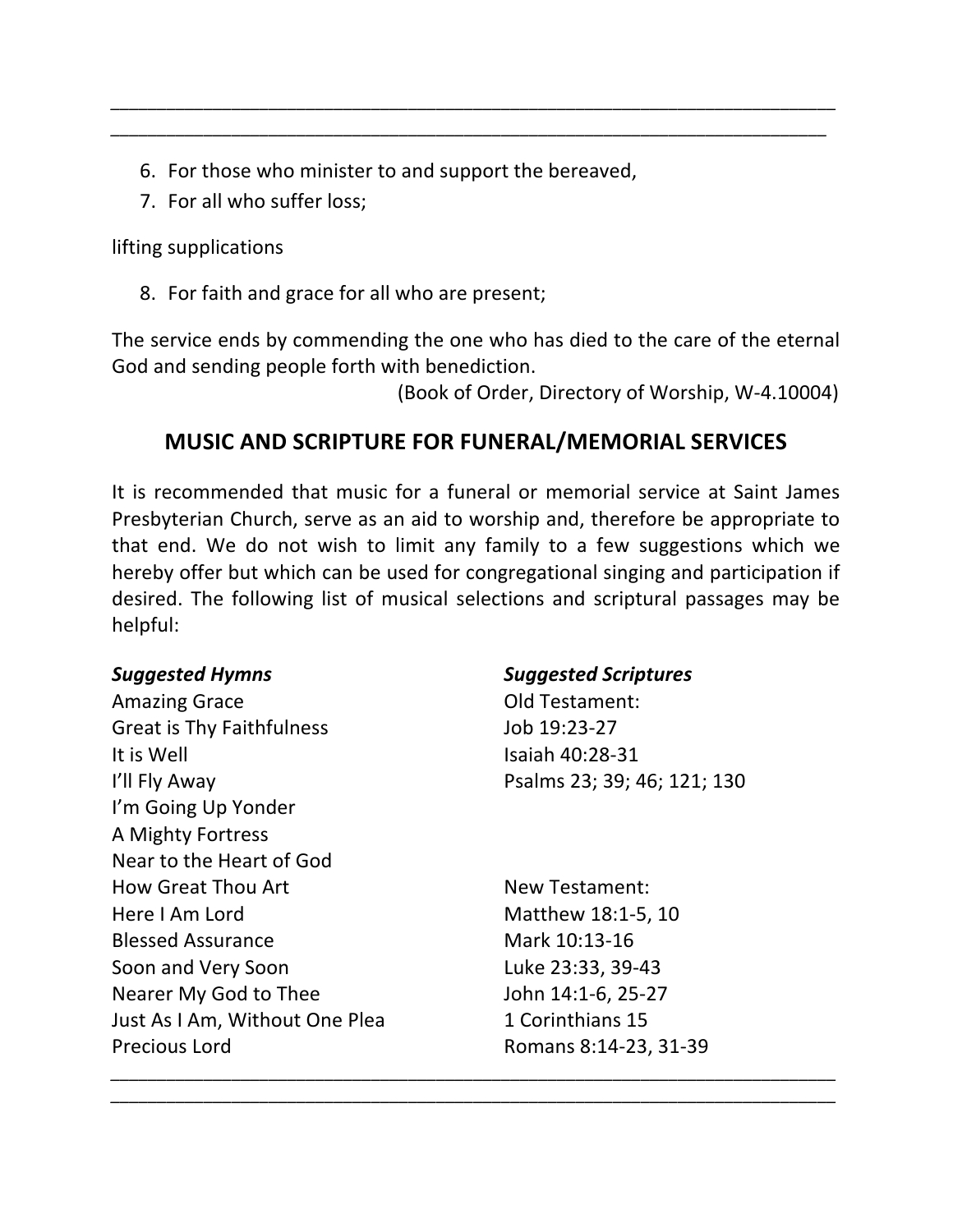Normally, if available the Saint James Presbyterian Church organist or pianist will play for funerals or memorial services. If staff cannot be present to play, arrangements will be made by the Pastor and Session for a substitute. The family will be responsible for negotiating and paying any fees for such service.

*\_\_\_\_\_\_\_\_\_\_\_\_\_\_\_\_\_\_\_\_\_\_\_\_\_\_\_\_\_\_\_\_\_\_\_\_\_\_\_\_\_\_\_\_\_\_\_\_\_\_\_\_\_\_\_\_\_\_\_\_\_\_\_\_\_\_\_\_\_\_\_\_\_\_\_\_\_\_ \_\_\_\_\_\_\_\_\_\_\_\_\_\_\_\_\_\_\_\_\_\_\_\_\_\_\_\_\_\_\_\_\_\_\_\_\_\_\_\_\_\_\_\_\_\_\_\_\_\_\_\_\_\_\_\_\_\_\_\_\_\_\_\_\_\_\_\_\_\_\_\_\_\_\_\_\_\_*

### **WORSHIP BULLETINS**

Although the funeral bulletins and printing are generally provided by the Funeral Home/Mortuary, Saint James assists families with the preparation of the bulletins only, not printing.

# **ALTERNATIVES & OPTIONS**

The service may be observed before or after the committal of the body. In order that attention in the service be directed to God, when a casket is present it ordinarily is closed. It may be covered with a funeral pall. The service may include other actions common to the community of faith and its cultures when those actions do not detract from or diminish the Christian understanding of death and resurrection. The service shall be complete in itself, and any fraternal, civic, or military rites should be conducted separately. When there are important reasons not to hold the service in the usual place of worship, it may be held in another suitable place such as a home, a funeral home, a crematorium, or at a graveside. (Book of Order, Alternatives and Options, W-4.10005)

# **THE SERVICE OF COMMITTAL**

Members and friends of the family of the one who has died should gather at the graveside or crematorium for a service of farewell, which is to be conducted with simplicity, dignity, and brevity. The service includes readings from Scripture, prayers, words of committal, and a blessing, reflecting the reality of death, entrusting the one who has died to the care of God, and bearing witness to faith in the resurrection from the dead.

*\_\_\_\_\_\_\_\_\_\_\_\_\_\_\_\_\_\_\_\_\_\_\_\_\_\_\_\_\_\_\_\_\_\_\_\_\_\_\_\_\_\_\_\_\_\_\_\_\_\_\_\_\_\_\_\_\_\_\_\_\_\_\_\_\_\_\_\_\_\_\_\_\_\_\_\_\_\_ \_\_\_\_\_\_\_\_\_\_\_\_\_\_\_\_\_\_\_\_\_\_\_\_\_\_\_\_\_\_\_\_\_\_\_\_\_\_\_\_\_\_\_\_\_\_\_\_\_\_\_\_\_\_\_\_\_\_\_\_\_\_\_\_\_\_\_\_\_\_\_\_\_\_\_\_\_\_*

 (Book of Order, Service of Committal, W-4.10006)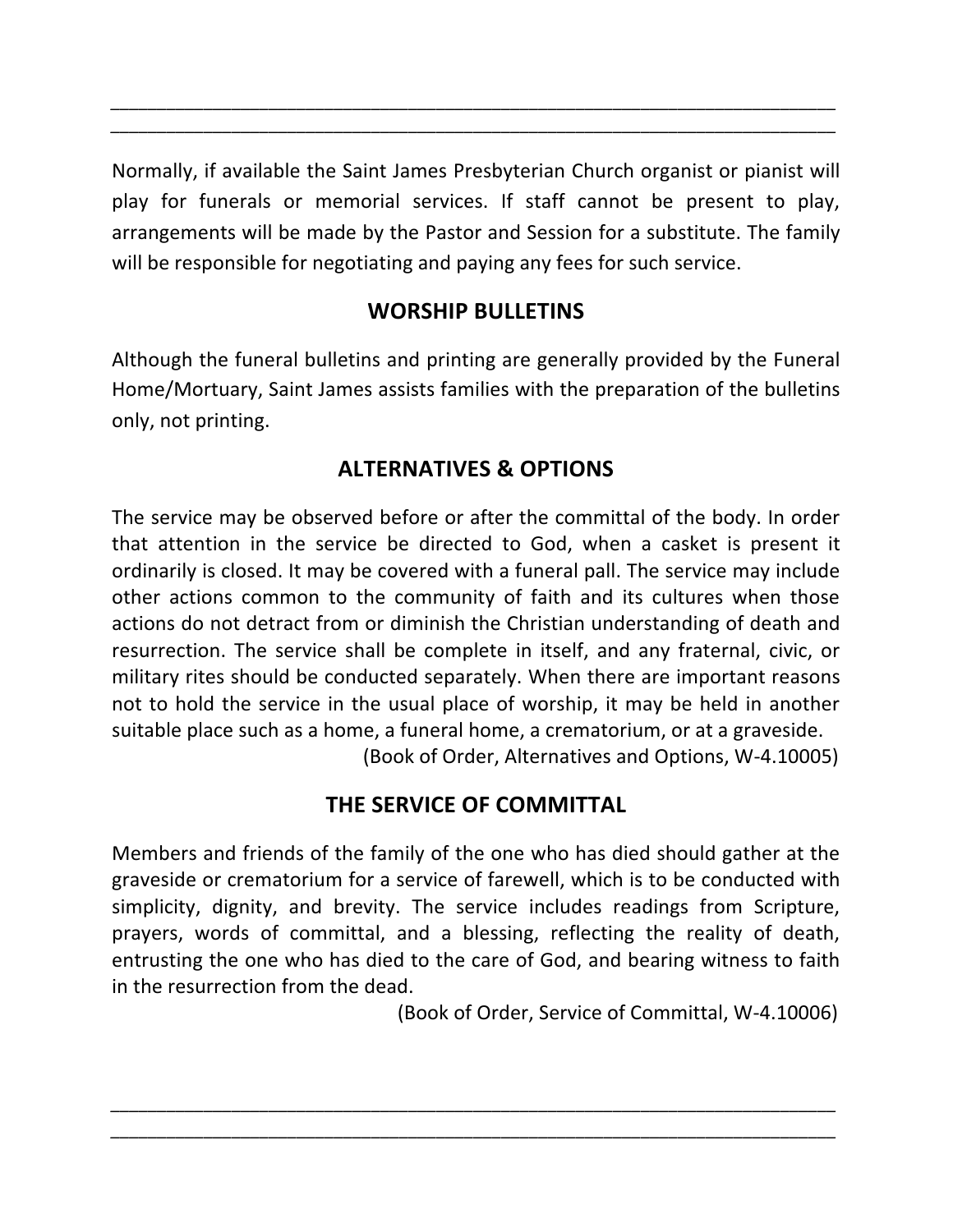# THE FAMILY HOUR/WAKE

*\_\_\_\_\_\_\_\_\_\_\_\_\_\_\_\_\_\_\_\_\_\_\_\_\_\_\_\_\_\_\_\_\_\_\_\_\_\_\_\_\_\_\_\_\_\_\_\_\_\_\_\_\_\_\_\_\_\_\_\_\_\_\_\_\_\_\_\_\_\_\_\_\_\_\_\_\_\_ \_\_\_\_\_\_\_\_\_\_\_\_\_\_\_\_\_\_\_\_\_\_\_\_\_\_\_\_\_\_\_\_\_\_\_\_\_\_\_\_\_\_\_\_\_\_\_\_\_\_\_\_\_\_\_\_\_\_\_\_\_\_\_\_\_\_\_\_\_\_\_\_\_\_\_\_\_\_*

This service may be conducted at the Funeral Home or the church sanctuary. Arrangements should be made with the Pastor during the initial consultation. Normally the family hour is held the hour before the funeral or memorial service takes place.

### **NON-MEMBER SERVICES**

The Service of Witness to the Resurrection is representative of a believer's faith journey in Jesus Christ. Therefore, all believers should be led to a deeper level of understanding of the resurrection through the funeral service. Saint James Presbyterian Church affirms the Holy Catholic *(Universal)* Church understanding of our faith and therefore conducts funerals for non-members with Session approval. However, the Session reserves the right to refuse the use of the church facility in the case of a non-member request.

However, this does not prohibit the pastoral care and support the church is obligated to provide to any bereaved family. Request will be accepted on an individual case basis. A fee will be charged for the service of non-members. This list of fees may be obtained from the church office.

If the deceased is an acknowledged non-believer in the Christian Faith or unchurched, the funeral service may more appropriately be held in another place *(i.e. Funeral Home, a Crematorium or at Graveside)*. The purpose of the church is to provide a Christian witness and to that end decisions will be made through the guidance of the Holy Spirit.

# **DEATH AS A FACT OF LIFE – ACCEPTING THE REALITY**

Confronting and accepting the reality of one's own death is a necessary step toward becoming a mature individual.

*\_\_\_\_\_\_\_\_\_\_\_\_\_\_\_\_\_\_\_\_\_\_\_\_\_\_\_\_\_\_\_\_\_\_\_\_\_\_\_\_\_\_\_\_\_\_\_\_\_\_\_\_\_\_\_\_\_\_\_\_\_\_\_\_\_\_\_\_\_\_\_\_\_\_\_\_\_\_ \_\_\_\_\_\_\_\_\_\_\_\_\_\_\_\_\_\_\_\_\_\_\_\_\_\_\_\_\_\_\_\_\_\_\_\_\_\_\_\_\_\_\_\_\_\_\_\_\_\_\_\_\_\_\_\_\_\_\_\_\_\_\_\_\_\_\_\_\_\_\_\_\_\_\_\_\_\_*